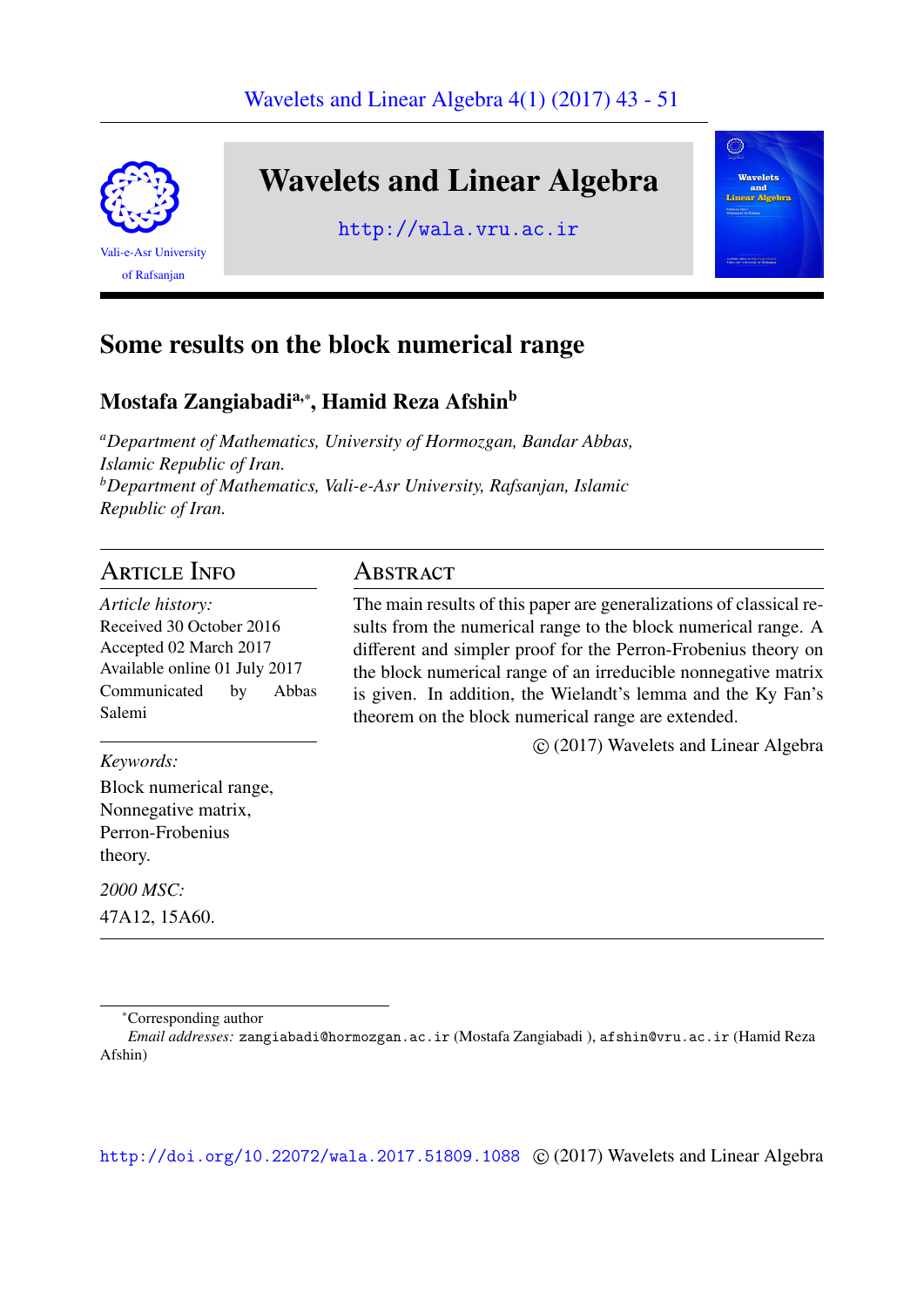### 1. Introduction

Let  $M_n$  be the set of  $n \times n$  complex matrices and let  $A \in M_n$ . The numerical range of A is defined as follows (see, for instance,  $[2, 4]$ ):

$$
W(A) = \{ x^* A x : x \in \mathbb{C}^n, x^* x = 1 \},\
$$

which is a useful concept in studyin[g](#page-7-0) [ma](#page-7-1)trices and operators. However, it does not respect the block structure of block operator matrices, thus the new concept of the quadratic numerical range was introduced in [6]. The definition of the quadratic numerical range was generalized to the block numerical range in [11] as follows: Let  $\mathfrak{D} := (\mathbb{C}^{k_1}, \ldots, \mathbb{C}^{k_n})$  be a decomposition of  $\mathbb{C}^m$ , i.e.,  $\mathbb{C}^m = \mathbb{C}^{k_1} \times \cdots \times \mathbb{C}^{k_n}$ . With respect to this decomposition, the block matrix A has the following representation:

<span id="page-1-0"></span>
$$
\mathcal{A} = \begin{pmatrix} A_{11} & \cdots & A_{1n} \\ \vdots & & \vdots \\ A_{n1} & \cdots & A_{nn} \end{pmatrix},
$$
\n(1.1)

where  $A_{ij}$  is a  $k_i \times k_j$  matrix. Let us denote the spectrum of a matrix *A* by  $\sigma(A)$ . For  $\mathfrak D$  define the block numerical range as follows:

$$
W_{\mathfrak{D}}(\mathcal{A})=\bigcup \{\sigma\left(\mathcal{A}_{x}\right) : x=(x_{1},\ldots,x_{n})\in \mathfrak{D}, x_{i}^{*}x_{i}=1, i=1,\ldots,n\},\
$$

where

<span id="page-1-2"></span>
$$
\mathcal{A}_x = \begin{pmatrix} \langle A_{11}x_1, x_1 \rangle & \cdots & \langle A_{1n}x_n, x_1 \rangle \\ \vdots & & \vdots \\ \langle A_{n1}x_1, x_n \rangle & \cdots & \langle A_{nn}x_n, x_n \rangle \end{pmatrix}, \quad x = (x_1, \dots, x_n) \in \mathfrak{D}.
$$
 (1.2)

It has been investigated in [1, 11, 10].

The block numerical radius of  $A$  is defined as follows:

$$
\omega_{\mathfrak{D}}(\mathcal{A}) = \max\{|\lambda| \,:\, \lambda \in W_{\mathfrak{D}}(\mathcal{A})\}.
$$

Apparently, for  $\mathfrak{D} = (\mathbb{C}^m)$ ,  $\omega_{\mathfrak{D}}(\mathcal{A})$  yields the classical numerical radius of  $\mathcal{A}$ , i.e.,

$$
\omega_{(\mathbb{C}^m)}(\mathcal{A})=\omega(\mathcal{A})=\max\{|z|:z\in W(\mathcal{A})\}.
$$

Here is a summary of the results obtained by Tretter et al. in [11].

**Lemma 1.1.** Let  $\mathcal{A}$  be of the form  $(1.1)$  and  $\mathcal{D} = (\mathbb{C}^{k_1}, \ldots, \mathbb{C}^{k_n})$ . Then

- (1) *For*  $n = 1$ , *the block numerical range coincides with th[e n](#page-8-0)umerical range, i.e.,*  $W_{(\mathbb{C}^m)}(\mathcal{A}) =$  $W(\mathcal{A}).$
- <span id="page-1-1"></span>(2) *For an*  $n \times n$  *matrix A, the block numerical range of A coincides with the spectrum of A, i.e.,*  $W_{(\mathbb{C},\ldots,\mathbb{C})}(A) = \sigma(A).$
- (3) If A is a lower or upper block triangular matrix, then  $W_{\mathfrak{D}}(\mathcal{A}) = W(A_{11}) \cup \cdots \cup W(A_{nn})$ .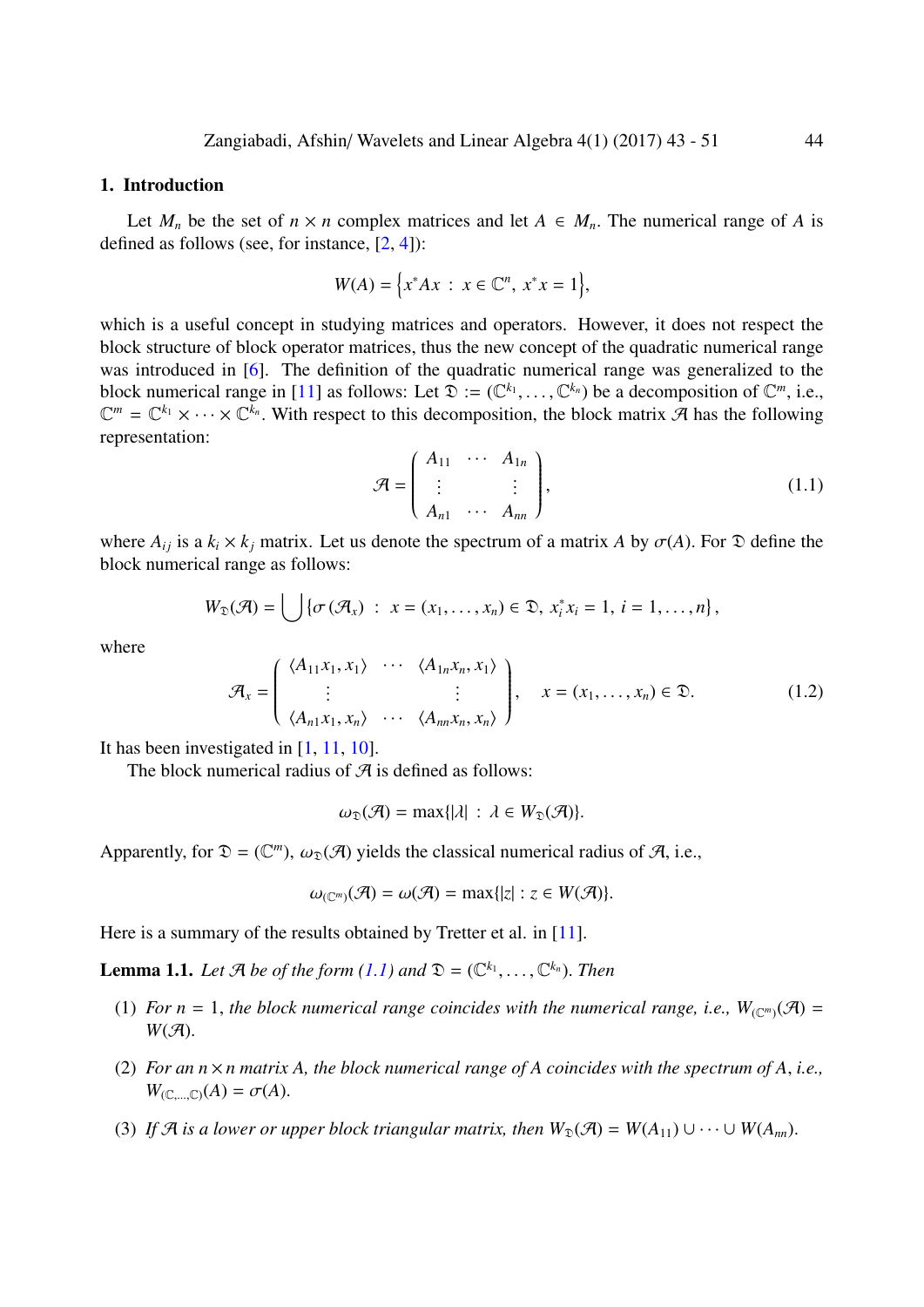- (4)  $\sigma(\mathcal{A}) \subseteq W_{\mathfrak{D}}(\mathcal{A}) \subseteq W(\mathcal{A}).$
- (5)  $W_{\mathfrak{D}}(\mathcal{A})$  *is compact, but it is not necessarily convex.*
- (6) *For all*  $\alpha, \beta \in \mathbb{C}$  *we have*  $W_{\mathfrak{D}}(\alpha \mathcal{A} + \beta I_m) = \alpha W_{\mathfrak{D}}(\mathcal{A}) + \beta$ .

We call a matrix  $A \in M_n$  irreducible if  $n = 1$ , or  $n \geq 2$  and there does not exist a permutation matrix *P* such that

$$
P^T A P = \begin{pmatrix} B & C \\ 0 & D \end{pmatrix},
$$

where *B* and *D* are nonempty square submatrices.

Given  $A, B \in M_n$ , A is said to be diagonally similar to B if there exists a nonsingular diagonal matrix *D* such that  $A = D^{-1}BD$ ; if, in addition, *D* can be chosen to be unitary, then we say *A* is unitarily diagonally similar to *B*.

By the classical Perron-Frobenius theory, if *A* is a (square, entrywise) nonnegative matrix, then its spectral radius  $\rho(A)$  is an eigenvalue of A and there is a corresponding nonnegative eigenvector. If, in addition, *A* is irreducible, then  $\rho(A)$  is a simple eigenvalue and the corresponding eigenvector can be chosen to be positive. Moreover, for an irreducible nonnegative matrix with index of imprimitivity  $h > 1$  (i.e., one having exactly h eigenvalues with modulus  $\rho(A)$ ), Frobenius has also obtained a deeper structure theorem: The set of eigenvalues of A with modulus  $\rho(A)$  consists precisely of  $\rho(A)$  times all the *h*−th roots of unity, the spectrum of *A* is invariant under a rotation about the origin of the complex plane through an angle of  $2\pi/h$  and *A* is an *h*−cyclic matrix, i.e., there is a permutation matrix  $P$  such that  $P^{T}AP$  is a matrix of the form

$$
\begin{pmatrix}\n0 & A_{12} & 0 & \dots & 0 & 0 \\
0 & 0 & A_{23} & \dots & 0 & 0 \\
\vdots & & & \ddots & & \vdots \\
0 & 0 & & \dots & 0 & A_{h-1,h} \\
A_{h,1} & 0 & & \dots & 0 & 0\n\end{pmatrix},
$$
\n(1.3)

where the zero blocks along the diagonal are all square. This theory has been extended to the numerical range of a nonnegative matrix by Issos in his unpublished Ph.D. thesis [5] and then completed in [7, 8]. In [1], Forster et al. extended the main theorem of Issos on the block numerical range of a nonnegative irreducible matrix *A*. In Section 2, we redrive the main theorem of Issos on the block numerical range by simple method. The Wielandt's lemma [9, Chapter II, T[he](#page-8-2)orem 2.1] and also the [Ky](#page-8-3) [F](#page-8-4)an's [th](#page-7-2)eorem [3, Theorem 8.2.12] are the applications of the Perron-Frobenius theorem, which can be extended to the block numerical [r](#page-3-0)ange. This we do in Section 3.

We first add a comment on the notation that is u[se](#page-8-5)d. We always use  $A = (a_{ij})_{i,j=1}^n$  to denote an *n*×*n* complex matrix and use  $\mathcal{A} = (A_{ij})_{i,j=1}^n$  $\mathcal{A} = (A_{ij})_{i,j=1}^n$  $\mathcal{A} = (A_{ij})_{i,j=1}^n$  to denote an  $m \times m$  ( $m > n$ ) matrix with complex entries, which is partitioned in the form (1.1), i.e.,  $A_{ij} \in M_{k_i \times k_j}$  is the (*i*, *j*) block of A and  $k_1 + k_2 + \cdots + k_n =$  $k_1 + k_2 + \cdots + k_n =$  $k_1 + k_2 + \cdots + k_n =$ *m*. Let  $\geq 0$  be the symbol for real arrays with nonnegative entries, and  $\geq$  the symbol for the induced entrywise order. The symbol | . | is reserved for the entrywise absolute value of an array.

For a vector  $x \in \mathbb{C}^n$ , we de[note](#page-1-0) by ||x|| the Euclidean norm of *x*, i.e.,  $||x|| = (x^*x)^{1/2}$ . For a matrix  $A \in M_n$ , we denote by ||A|| the operator norm of *A*, i.e.,  $||A|| = \max_{||x||=1} ||Ax||$ , where  $|| \cdot ||$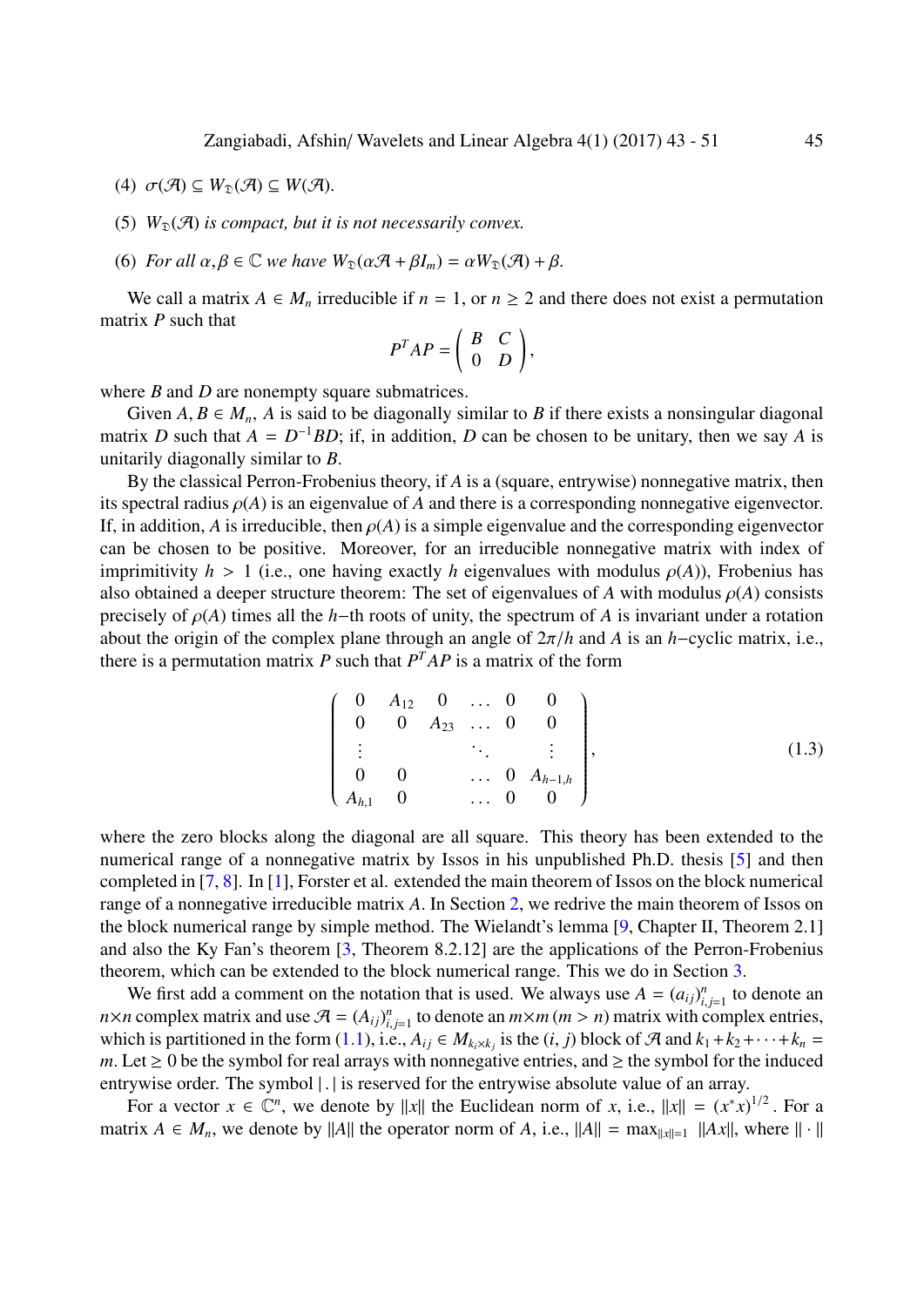is the Euclidean norm. Also we denote by  $\lambda_{max}H(A)$  and  $\lambda_{min}H(A)$  the largest eigenvalue and the smallest eigenvalue of  $H(A)$ , respectively, where  $H(A) = (A + A^*)/2$  denotes the Hermitian part of the square matrix *A*.

#### 2. Main result of Issos

In this section, we show that for a nonnegative irreducible matrix  $A$ , the set of points of  $W_{\mathfrak{D}}(A)$ with modulus  $\omega_{\mathcal{D}}(\mathcal{A})$ , consists precisely of  $\omega_{\mathcal{D}}(\mathcal{A})$  times all the *h*−th roots of unity.

<span id="page-3-0"></span>The following lemma shows that if  $A$  is *h*−cyclic, then the block numerical range of  $A$  is invariant under rotations about the origin of the complex plane through the angles 2π*t*/*h* for all  $t = 0, 1, \ldots, h-1.$ 

**Lemma 2.1.** Let  $\mathcal{A} = (A_{ij})_{i,j=1}^n \in M_m$  be permutationally similar to the matrix of the form (1.3). *Then we have:*

- (1)  $W_{\mathfrak{D}}(\mathcal{A}) = W_{\mathfrak{D}}(e^{2\pi t i/h}\mathcal{A})$ , *for all*  $t = 0, 1, ..., h 1$ .
- (2)  $\alpha \in W_{\mathfrak{D}}(\mathcal{A})$  *if and only if*  $\alpha e^{2\pi i t/h} \in W_{\mathfrak{D}}(\mathcal{A})$ , *for all*  $t = 0, 1, ..., h 1$ .
- (3) If  $h = 2t$ , then  $W_{\mathcal{D}}(\mathcal{A})$  is symmetric with respect to the origin.

*Proof.* (1). Let  $\mathcal{B} = P^T \mathcal{A} P$  be an *h*−cyclic matrix for a permutation matrix *P*. By the proof of Theorem 6 in [5],  $D^{-1}BD = e^{i\theta}B$ , where  $D = I_{n_1} \oplus e^{i\theta}I_{n_2} \oplus \cdots \oplus e^{i(h-1)\theta}I_{n_h}$  is unitary diagonal matrix with  $\theta = 2\pi t/h$  and  $n_1 + \cdots + n_h = m$ , where  $n_i(i = 1, \ldots, h)$  is the dimension of the *i*-th diagonal block of B. This shows that

$$
e^{2\pi t i/h}\mathcal{A} = (PDP^T)^{-1}\mathcal{A}(PDP^T). \tag{2.1}
$$

As the block numerical range is invariant under diagonal unitary transformation [1, Equation  $(2.13)$ ], so we have  $W_{\mathfrak{D}}(\mathcal{A}) = W_{\mathfrak{D}}(e^{2\pi i t/h}\mathcal{A})$ , for all  $t = 0, \ldots, h-1$ .

(2). It is clear from part (1) and Lemma 1.1.

(3). Let  $h = 2t$ . Then by part (2)[,](#page-7-2)  $\alpha \in W_{\mathcal{D}}(\mathcal{A})$  if and only if  $\alpha e^{2\pi i/2t} \in W_{\mathcal{D}}(\mathcal{A})$ , i.e.,  $-\alpha \in$  $W_{\mathfrak{D}}(\mathcal{A}).$ П

The main theorem of Issos in [5] for the [blo](#page-1-1)ck numerical range can now be stated as follows:

**Theorem 2.2.** Let  $\mathcal{A} = (A_{ij})_{i,j=1}^n \in M_m$  be an irreducible nonnegative matrix with index of imprim*itivity h*. *Then*

$$
\{\lambda \in W_{\mathfrak{D}}(\mathcal{A}) : |\lambda| = \omega_{\mathfrak{D}}(\mathcal{A})\} = \{\omega_{\mathfrak{D}}(\mathcal{A})e^{2\pi t i/h} : t = 0, 1, \ldots, h-1\}.
$$

*Proof.* By the Perron-Frobenius theorem, there is a permutation matrix *P* such that  $P^T \mathcal{A} P$  is a matrix of the form (1.3). By [1, Proposition 3.1]  $\omega_{\mathfrak{D}}(\mathcal{A}) \in W_{\mathfrak{D}}(\mathcal{A})$  and then by (2.1) and Lemma 2.1 (2), we have  $\omega_{\mathfrak{D}}(\mathcal{A})e^{2\pi i/h} \in W_{\mathfrak{D}}(\mathcal{A})$  for all  $t = 0, \ldots, h - 1$ , i.e.,

$$
\{\omega_{\mathfrak{D}}(\mathcal{A})e^{2\pi i/h} : t = 0, 1, \ldots, h-1\} \subseteq \{\lambda \in W_{\mathfrak{D}}(\mathcal{A}) : |\lambda| = \omega_{\mathfrak{D}}(\mathcal{A})\}.
$$

Again by (2.1) and the Perron-Frobenius theorem, *h* is equal to the largest positive integer such that the matrix  $\mathcal{A}$  is unitarily diagonally similar to the matrix  $e^{2\pi i t/h}\mathcal{A}$  for  $t = 0, 1, ..., h - 1$ .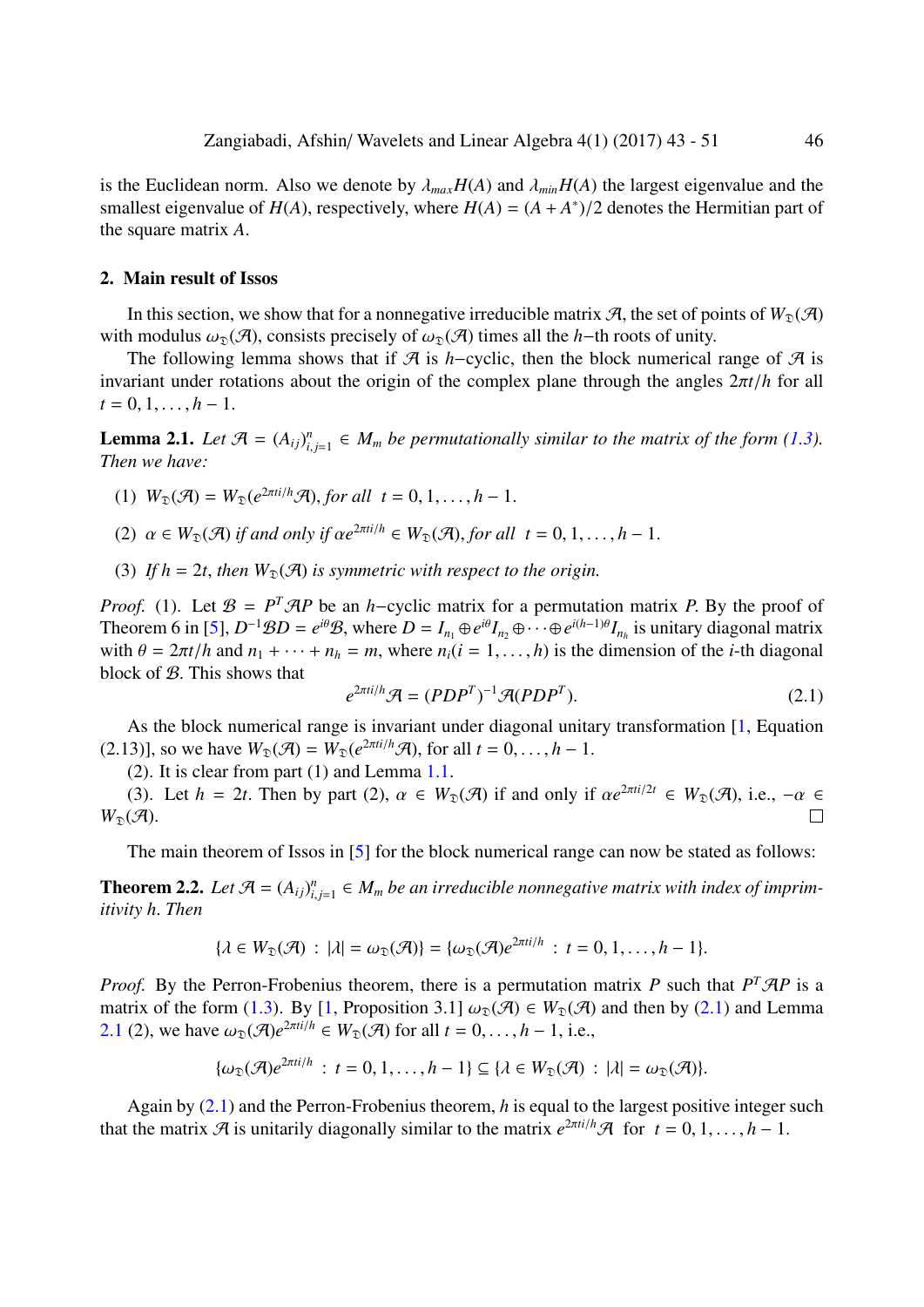Therefore, the set

$$
\left\{0, \frac{2\pi}{h}, \ldots, \frac{2\pi(h-1)}{h}\right\},\,
$$

is the cyclic group modulo  $2\pi$  of the largest order, concluding that there does not exist  $v = \frac{2\pi}{n}$  $\frac{2\pi}{p} < \frac{2\pi}{h}$ *h* such that  $\omega_{\mathfrak{D}}(\mathcal{A})e^{i\nu} \in W_{\mathfrak{D}}(\mathcal{A})$ . Hence we establish the equality

$$
\big\{\lambda\in W_{\mathfrak{D}}(\mathcal{A})\,:\,|\lambda|=\omega_{\mathfrak{D}}(\mathcal{A})\big\}=\big\{\omega_{\mathfrak{D}}(\mathcal{A})e^{2\pi t i/h}\,:\,t=0,1,\ldots,h-1\big\}.
$$

So, the proof is complete.

We illustrate Theorem 2.2 in the following example.

Example 2.3. Consider the nonnegative irreducible matrix

$$
\mathcal{A} = \left( \begin{array}{rrr} 0 & 1 & 0 & 0 \\ 0 & 0 & 1 & 0 \\ 0 & 0 & 0 & 1 \\ 1 & 0 & 0 & 0 \end{array} \right),
$$

with index of imprimitivity *h* = 4. Here the spectrum of  $\mathcal{A}$  is given by  $\sigma(\mathcal{A}) = \{-1, -i, i, 1\}$ . If  $\mathfrak{D} = \{ \mathbb{C}^2, \mathbb{C}^2 \}$ , then  $\omega_{\mathfrak{D}}(\mathcal{A}) = 1$ . Figure 1 shows that the numbers  $-1, -i, i, 1$  belong to  $W_{\mathfrak{D}}(\mathcal{A})$ , with modulus  $\omega_{\mathfrak{D}}(\mathcal{A}) = 1$ . Note that  $W(\mathcal{A})$  is the convex hull of the eigenvalues of  $\mathcal{A}$ .



Figure 1: The quadratic numerical range of the matrix A with respect to the decomposition  $\mathbb{C}^4 = \mathbb{C}^2 \times \mathbb{C}^2$ .

 $\Box$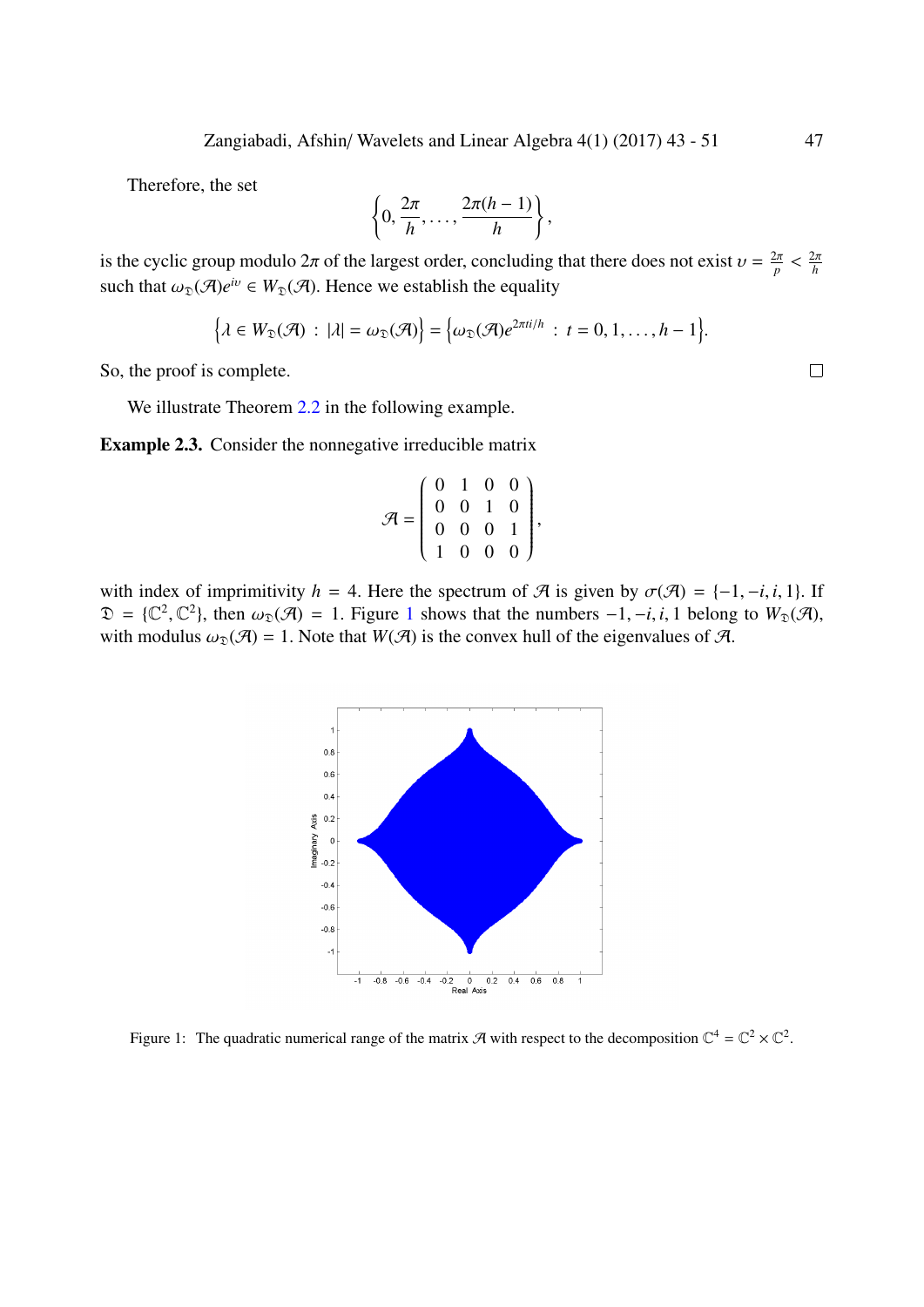### 3. The block numerical radius

In this section, we generalize the Wielandt's lemma and the Ky Fan's theorem on the block numerical range.

<span id="page-5-0"></span>For proving the main result of this section, we need the following lemma due to Wielandt [9, Chapter II, Theorem 2.1].

**Lemma 3.1** (Wielandt's lemma). Let  $A, C \in M_n$  and assume that  $A$  is nonnegative. If  $|C| \leq A$ , then  $\rho(C) \leq \rho(A)$ . Suppose, in addition, that A is irreducible. If  $\rho(C) = \rho(A)$  and  $\varepsilon$  is a unit compl[ex](#page-8-5) *number such that*  $\varepsilon \rho(C) \in \sigma(C)$ , then  $C = \varepsilon DAD^{-1}$  for some unitary diagonal matrix D.

Now, we can generalize the above lemma on the block numerical range.

**Theorem 3.2.** Assume that  $C = (C_{ij})_{i,j=1}^n \in M_m$  is partitioned as in (1.1). Let  $A = (a_{ij})_{i,j=1}^n$  be such *that*

$$
||C_{ij}|| \le a_{ij}, \quad i, j = 1, \dots, n. \tag{3.1}
$$

<span id="page-5-4"></span>*Then*

$$
\omega_{\mathfrak{D}}(C) \le \omega(A). \tag{3.2}
$$

*Suppose, in addition, that A is irreducible. If*  $\omega_{\mathcal{D}}(C) = \omega(A)$  *and*  $\xi$  *is a unit complex number such that*  $\xi \omega_{\mathfrak{D}}(C) \in W_{\mathfrak{D}}(C)$ *, then* 

$$
||C_{ij}|| = a_{ij}, \ \ i, j = 1, \dots, n
$$
\n(3.3)

*and there exists a unitary matrix U such that*

<span id="page-5-3"></span>
$$
U^*CU = \xi \begin{pmatrix} A & 0 \\ 0 & * \end{pmatrix}.
$$
 (3.4)

*Proof.* Let  $\mathfrak{D} = (\mathbb{C}^{k_1}, \ldots, \mathbb{C}^{k_n})$  be a decomposition of  $\mathbb{C}^m$ . In view of the Cauchy-Schwarz inequality, the entries of the matrix  $C_x$ , defined by  $(1.2)$ , satisfy the relations

$$
|(C_x)_{ij}| \le ||C_{ij}x_j|| ||x_i|| \le ||C_{ij}||, \quad i, j = 1, 2, ..., n,
$$
\n(3.5)

for all  $x = (x_1, \ldots, x_n) \in \mathfrak{D}$  with  $x_i^*$  $i_i^* x_i = 1$  $i_i^* x_i = 1$  $i_i^* x_i = 1$ ,  $i = 1, 2, ..., n$ . Taking into account (3.1) and (3.5), we can apply Wielandt's lemma to  $C_x$  and A, which yields the inequality

<span id="page-5-1"></span>
$$
\rho(C_x) \le \rho(A). \tag{3.6}
$$

On the other hand, by definition of the block numerical range, there exists some  $y = (y_1, \ldots, y_n) \in$  $\mathfrak{D}$  with  $y_i^*$  $i_j y_i = 1$ ,  $i = 1, 2, ..., n$  such that  $\omega_{\mathcal{D}}(C) = \rho(C_y)$ . So by (3.6) and [4, Property 1.2.9], we have

$$
\omega_{\mathfrak{D}}(C) = \rho(C_{y}) \le \rho(A) \le \omega(A),\tag{3.7}
$$

which shows (3.2). Now assume that the matrix *A* is irreducible [and](#page-5-1) that  $\omega_{\mathcal{D}}(C) = \omega(A)$ . So the inequalities in (3.7) all become equalities, i.e.,

<span id="page-5-2"></span>
$$
\rho(C_y) = \rho(A). \tag{3.8}
$$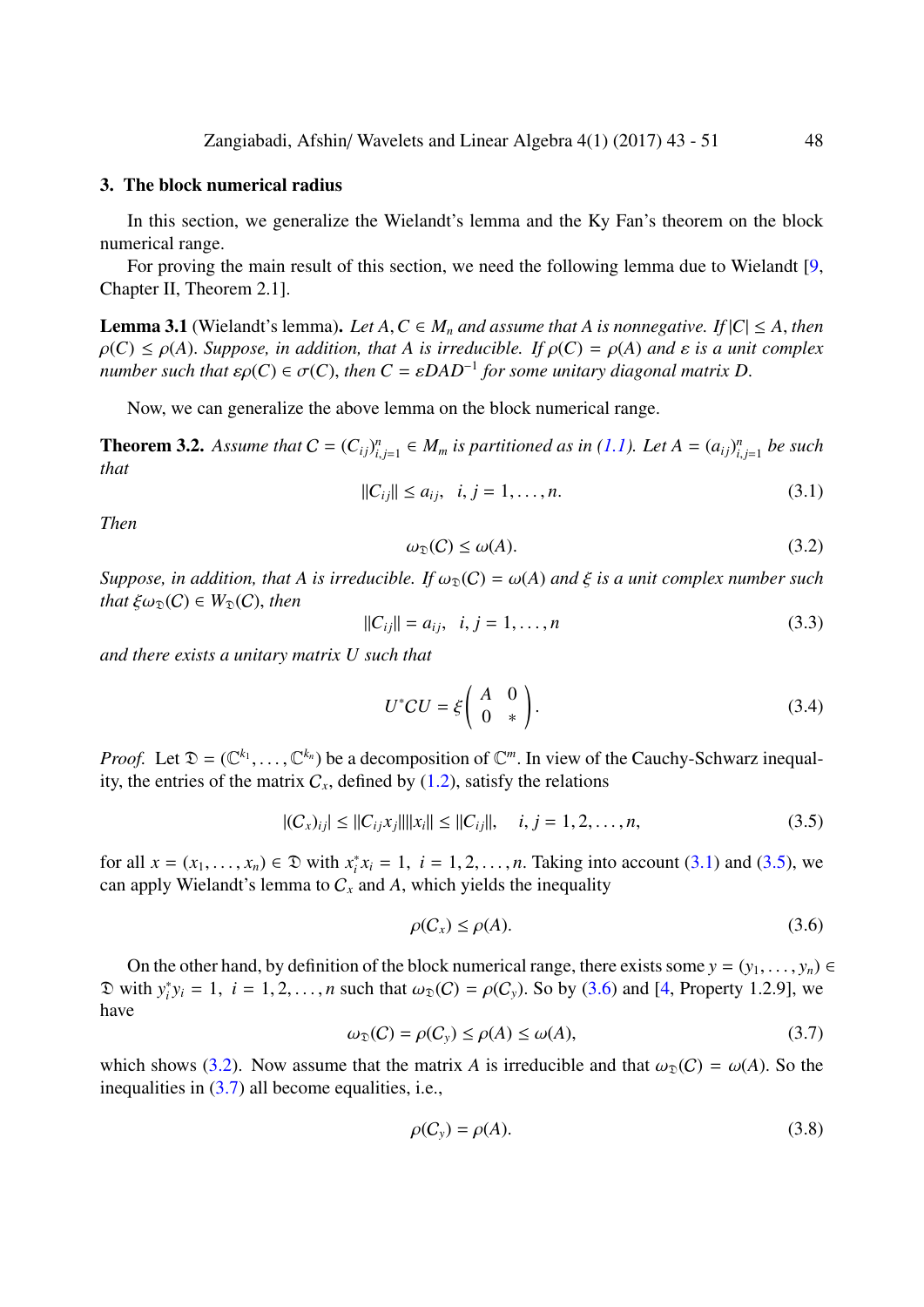In view of  $|C_y| \le A$  and equality (3.8), by the second half of Wielandt's lemma, it follows that there is a unitary diagonal matrix *D*, say  $D = diag(d_1, \ldots, d_n)$ , such that

$$
(C_y)_{ij} = y_i^* C_{ij} y_j = \xi d_i a_{ij} d_j^{-1}, \quad i, j = 1, ..., n.
$$
 (3.9)

Using (3.9), (3.1) and (3.5), we derive  $|(C_y)_{ij}| = a_{ij} \geq ||C_{ij}|| \geq |(C_y)_{ij}|$ , for all *i*, *j* = 1, ..., *n* and conclude that (3.3) holds true. By setting  $z_i = d_i y_i$ ,  $i = 1, ..., n$  in (3.9), we have

$$
z_i^* C_{ij} z_j = \xi a_{ij}, \quad i, j = 1, ..., n.
$$
 (3.10)

In order to [obta](#page-5-3)in  $(3.4)$ , we form the matrix

<span id="page-6-0"></span>
$$
U_1 = \left(\begin{array}{cccc} z_1 & 0 & \cdots & \cdots & 0 \\ 0 & z_2 & 0 & \cdots & 0 \\ 0 & 0 & \ddots & \ddots & \vdots \\ \vdots & \vdots & \ddots & \ddots & 0 \\ 0 & 0 & \cdots & 0 & z_n \end{array}\right) \in M_{m \times n}.
$$

Obviously, the columns of  $U_1$  are orthonormal, i.e.,  $U_1^*U_1 = I_n$ . Therefore, one can complete *U*<sub>1</sub> to a unitary matrix  $U = [U_1 U_2] \in M_m$ . Using relations (3.10), we derive the equality  $U_1^*CU_1 =$ ξ*A*. By (3.3) and (3.10), we have

$$
||C_{ij}|| = a_{ij} = \left| \left\langle C_{ij}z_j, z_i \right\rangle \right| \leq ||C_{ij}z_j|| \, ||z_i|| \leq ||C_{ij}||,
$$

which i[mpli](#page-5-3)es th[at the](#page-6-0)re exists  $\alpha \in \mathbb{C}$  such that  $C_{ij}z_j = \alpha z_i$  for all  $i, j = 1, \ldots, n$ . In view of the unitarity of the matrix *U* and the collinearity of the column vectors  $C_{ij}z_j$  and  $z_i$  for all *i*,  $j =$ 1, ..., *n*, we then obviously have  $U_2^*CU_1 = 0$ . The remaining equality  $U_1^*CU_2 = 0$  is established in a similar way, based on the collinearity of the row vectors  $z_i^* C_{ij}$  and  $z_j^*$  $j_{j}$  for all *i*, *j* = 1, . . . , *n*.  $\Box$ 

*Remark* 3.3. In Theorem 3.2, let  $\mathcal{D} = \mathbb{C}^m$ , i.e., the block numerical range coincides with the numerical range (see Lemma 1.1). We consider the following two cases:

(1) Assume that  $C = (C_{ij})_{i,j=1}^n \in M_m$  is partitioned as in (1.1). In this case Theorem 3.2 can be reformulated for the nume[rica](#page-5-4)l range.

(2) Assume that  $C = (c_{ij})_{i,j=1}^m$  $C = (c_{ij})_{i,j=1}^m$  $C = (c_{ij})_{i,j=1}^m$  is an  $m \times m$  matrix. In this case Theorem 3.2 can be reformulated in the following way, which is a version of the Wielandt['s le](#page-1-0)mma on the numerica[l ran](#page-5-4)ge [7, Lemma 3.8].

**Lemma 3.4.** *Let*  $A, C \in M_n$  $A, C \in M_n$  *and assume that*  $A$  *is nonnegative.* If  $|C| \leq A$ , *then*  $\omega(C) \leq \omega(A)$ . *Suppose, in addition, that A is irreducible. If*  $\omega(C) = \omega(A)$  *and*  $\varepsilon$  *is a unit complex number su[ch](#page-8-3) that*  $\varepsilon\omega(C) \in W(C)$ , *then*  $C = \varepsilon DAD^{-1}$  *for some unitary diagonal matrix*  $D$ .

In the following result we present a version of the Ky Fan's theorem on the block numerical range.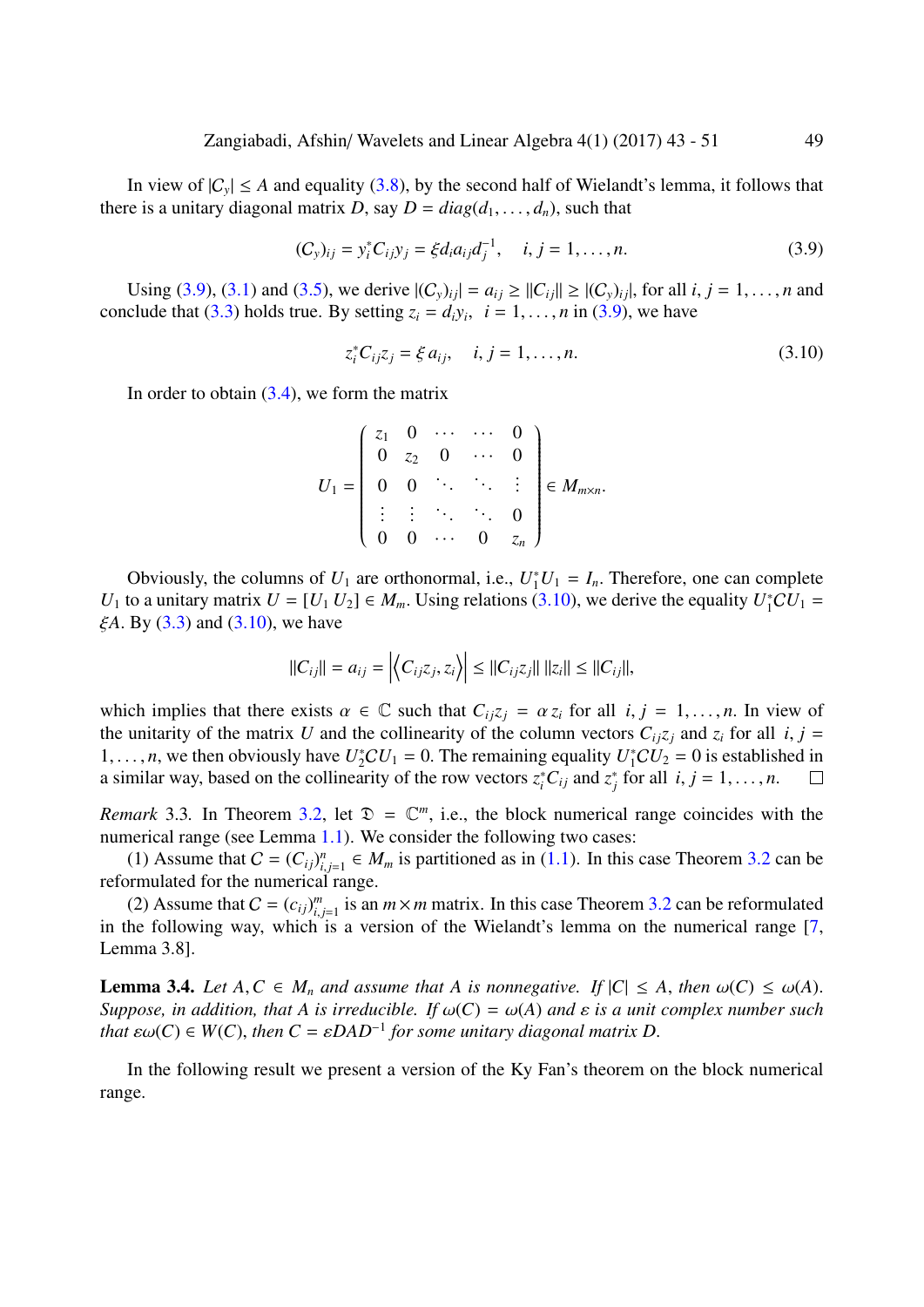**Theorem 3.5.** Assume that  $C = (C_{ij})_{i,j=1}^n \in M_m$  is partitioned as in (1.1). Let  $A = (a_{ij})_{i,j=1}^n$  be such *that*

$$
||C_{ij}|| \leq a_{ij}, \quad i, j = 1, \ldots, n.
$$

*Then*

$$
W_{\mathfrak{D}}(C) \subseteq \bigcap_{\theta \in [0,2\pi]} \Big\{ z \in \mathbb{C} : m_{\theta} \leq \cos \theta \operatorname{Re} z - \sin \theta \operatorname{Im} z \leq M_{\theta} \Big\},\
$$

*where*

$$
m_{\theta} = \min_j \left( \lambda_{min} H\left(e^{i\theta}C_{jj}\right) - \omega(A) + a_{jj}\right), \ M_{\theta} = \max_j \left( \lambda_{max} H\left(e^{i\theta}C_{jj}\right) + \omega(A) - a_{jj}\right).
$$

*Proof.* Let  $\mathfrak{D} = (\mathbb{C}^{k_1}, \ldots, \mathbb{C}^{k_n})$  be a decomposition of  $\mathbb{C}^m$ . By (3.5), it is easy to see that for any  $\theta \in [0, 2\pi]$  and for all  $x \in \mathcal{D}$  with  $x_i^*$  $i<sup>*</sup>$ *i*</sup>  $x_i = 1, i = 1, 2, ..., n$ , we have  $|H(e^{i\theta}C_x)| \le H(|C_x|) \le H(A)$ . Then by the Ky Fan's theorem

$$
\sigma\left(H(e^{i\theta}C_x)\right) \subseteq \bigcup_{j=1}^n \left\{z \in \mathbb{C} \ : \ \left|z - \text{Re}(e^{i\theta}x_j^*C_{jj}x_j)\right| \leq \rho(H(A)) - a_{jj}\right\}.
$$

Since  $\rho(H(A)) = \omega(A)$  (see [7, Proposition 3.3]), it follows that

Re 
$$
W(e^{i\theta}C_x)
$$
  
\n $\subseteq \left[ \min_j \left( \text{Re}(e^{i\theta} x_j^* C_{jj} x_j) - \omega(A) + a_{jj} \right), \max_j \left( \text{Re}(e^{i\theta} x_j^* C_{jj} x_j) + \omega(A) - a_{jj} \right) \right].$ 

By [4, Properties 1.2.5 and 1.2.9] for all  $j = 1, \ldots, n$ , we have

$$
\operatorname{Re}(e^{i\theta}x_j^*C_{jj}x_j)\in W\big(H\big(e^{i\theta}C_{jj}\big)\big)=\big[\lambda_{min}H\big(e^{i\theta}C_{jj}\big),\ \lambda_{max}H\big(e^{i\theta}C_{jj}\big)\big]
$$

which i[m](#page-7-1)plies that

$$
\min_{j} \left( \text{Re}(e^{i\theta} x_j^* C_{jj} x_j) - \omega(A) + a_{jj} \right) \geq \min_{j} \left( \lambda_{min} H \left( e^{i\theta} C_{jj} \right) - \omega(A) + a_{jj} \right)
$$
\n
$$
\max_{j} \left( \text{Re}(e^{i\theta} x_j^* C_{jj} x_j) + \omega(A) - a_{jj} \right) \leq \max_{j} \left( \lambda_{max} H \left( e^{i\theta} C_{jj} \right) + \omega(A) - a_{jj} \right).
$$

Hence  $W(C_x)$  lies in the zone  $\{z \in \mathbb{C} : m_\theta \le \text{Re}(e^{i\theta}z) \le M_\theta\}$ . Since  $\sigma(C_x) \subseteq W(C_x)$  and so, by definition of the block numerical range, the proof is completed by taking the intersection of these zones for all  $\theta \in [0, 2\pi]$ .  $\Box$ 

#### References

- [1] K.H. Forster and N. Hartanto, On the block numerical range of nonnegative matrices, *Oper. Theory: Adv. Appl.,* 188 (2008), 113–133.
- [2] K.E. Gustafson and D.K.M. Rao, *Numerical range: The field of values of linear operators and matrices,* Springer-Verlag, New York, 1997.
- <span id="page-7-2"></span>[3] R.A. Horn and C.R. Johnson, *Matrix Analysis,* Cambridge University Press, Cambridge, 1985.
- <span id="page-7-3"></span><span id="page-7-1"></span><span id="page-7-0"></span>[4] R.A. Horn and C.R. Johnson, *Topics in Matrix Analysis,* Cambridge University Press, Cambridge, 1991.